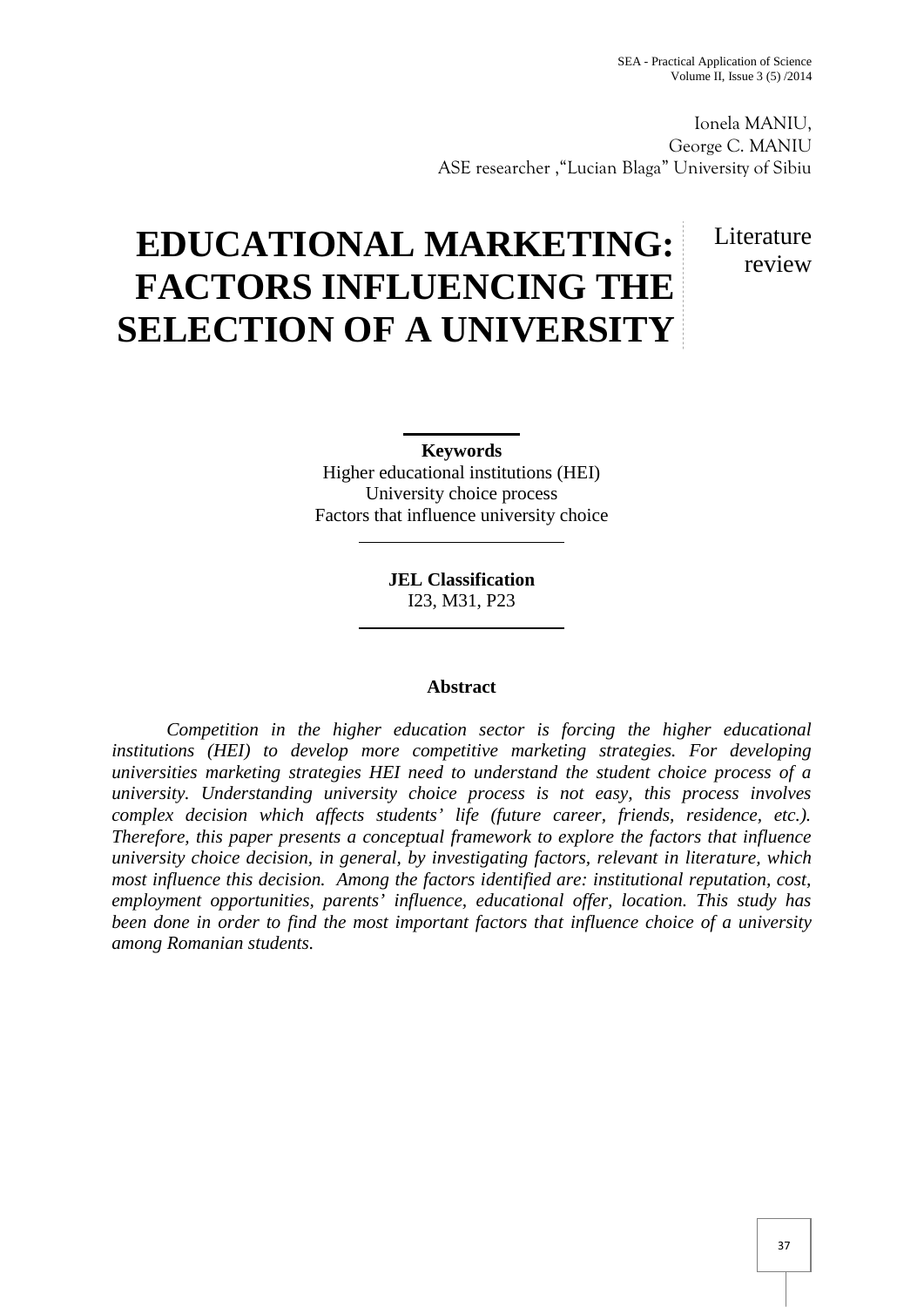#### **Introduction**

The university choice process it's not easy:

- The diversity of factors influencing student choice is great: there are factors related with institutional characteristics, personal factors, factors related to internship influence of others:<br>partnerships influence of others;
- The institution and/or program attended have effect on student life/future;
- Involves personal and economic sacrifices

The major objective of this study is to highlight a large range of factors which has been identified in the literature as influence factor in the choice of a university decision process.

Understanding of the various factors involved in the students' decision with regards to choosing a HEI is a key to formulating and manages effective marketing and recruitment strategies for HEI to attract prospective students.

#### **Factors that influence university choice (literature review)**

Researchers, in their numerous studies and examinations (since 1930 till present), discovered different factors that influence university choice, in diverse context/situations/circumstances. Many researchers had common factors but the degree of importance vary.

#### **1. The reputation of the institution**

Institutional image had a powerful influence on future student attitudes toward choosing a university in many ways, such as university age, university reputation, university accreditation, competitiveness of admission, brand name of the university. There are many surveys where reputation of the institution is one of the factors ranked high by students (Lay & Maguire 1981, Murphy 1981, Webb 1993, Chapman 1993, Coccari and Javalgi 1995, Kallio 1995, Absher & Crawford 1996, Soutar & Turner 2002, Keling 2006, Bartl 2009, Pampaloni 2010, Willich et al., 2011, Kim & Gosman 2011).

Staff quality, the perception of teaching quality, the perception of education quality, teaching, learning and research methods, variety of education, credit transfer facility to the abroad, flexibility (possibility to combine studies and work) are quality aspects that are also very important attributes for students to choose a HEI (Maringe 2006, Yusof et al., 2008, Hell & Haehnel 2008).

Others quality aspects are curriculum offered where we can consider: quality of curricula, scientific research quality, course diversity, novelty, actuality, mobility (exchange programs with foreign universities) (Tavares et al., 2008)

#### **2. Careear**

Previous research noted that for many future students careear

possibilities/opportunities/preparation, including employment opportunities, university help in searching for a job (while studying and after), job placement rates, improved job skills, better job, better paid occupation, better choice of a job, opportunities, university-industry are very important in decision to enroll (Soutar & Turner 2002, Standifird 2005, B cil et al. 2006, Bowman & Bastedo 2009, Brewer & Zhao 2010).

#### **3. Costs**

Economics-based approach are assuming that students are rational and make a careful cost/benefit decision considering the benefits and costs of all possible alternatives.

This factor has several aspects: *fee for study* including value of tuition fee, scholarship opportunities, other financial aid's, materials cost, *fee for accommodation* (social costs) including value of rent, other living expenses and *family budget*. It is found that this factor negatively affect enrolment probability. (Schwartz 1985, Shanka et al, 2005, Briggs & Wilson 2007, Wagner & Fard 2009, Beneke & Human 2010)

#### **4. Information sources/advertising**

For building a very good institutional image and visibility it is necessary for universities to know what message to spread through which media at what time to which target group in order of being noticed by the students and make them to enroll. In US, universities have the opportunity to by data (about prospective students and their parents) from agencies such as SAT (Scholastic Assessment Test) or ACT(American College Testing) so that they can target their communication strategies.

Internet, in general, and particularly university website, students' social networks, mailed brochures are a very valuable source of information nowadays. University ranking can be used to refine which universities to consider and which to disregard. (Fischbach 2006, Brown et al., 2009, Pampaloni 2010, Kim & Gasman 2011, Willich et al., 2011). Websites should be easy to navigate, include correct and targeted information, written for prospective and current students, with pictures and videos displaying students' experience of the university.

Other information sources such as publications, television and media advertising, leaflets, newspapers and magazine articles (written by journalist not by universities), have been valuable sources before and they still seems to be important for students less educated, with lower academic abilities, from specific geographical areas (Galotti & Mark 1994, Hoyt & Brown 2003, Willich et al., 2011).

Events such as visits to schools by university representatives, visit to campuses, open doors days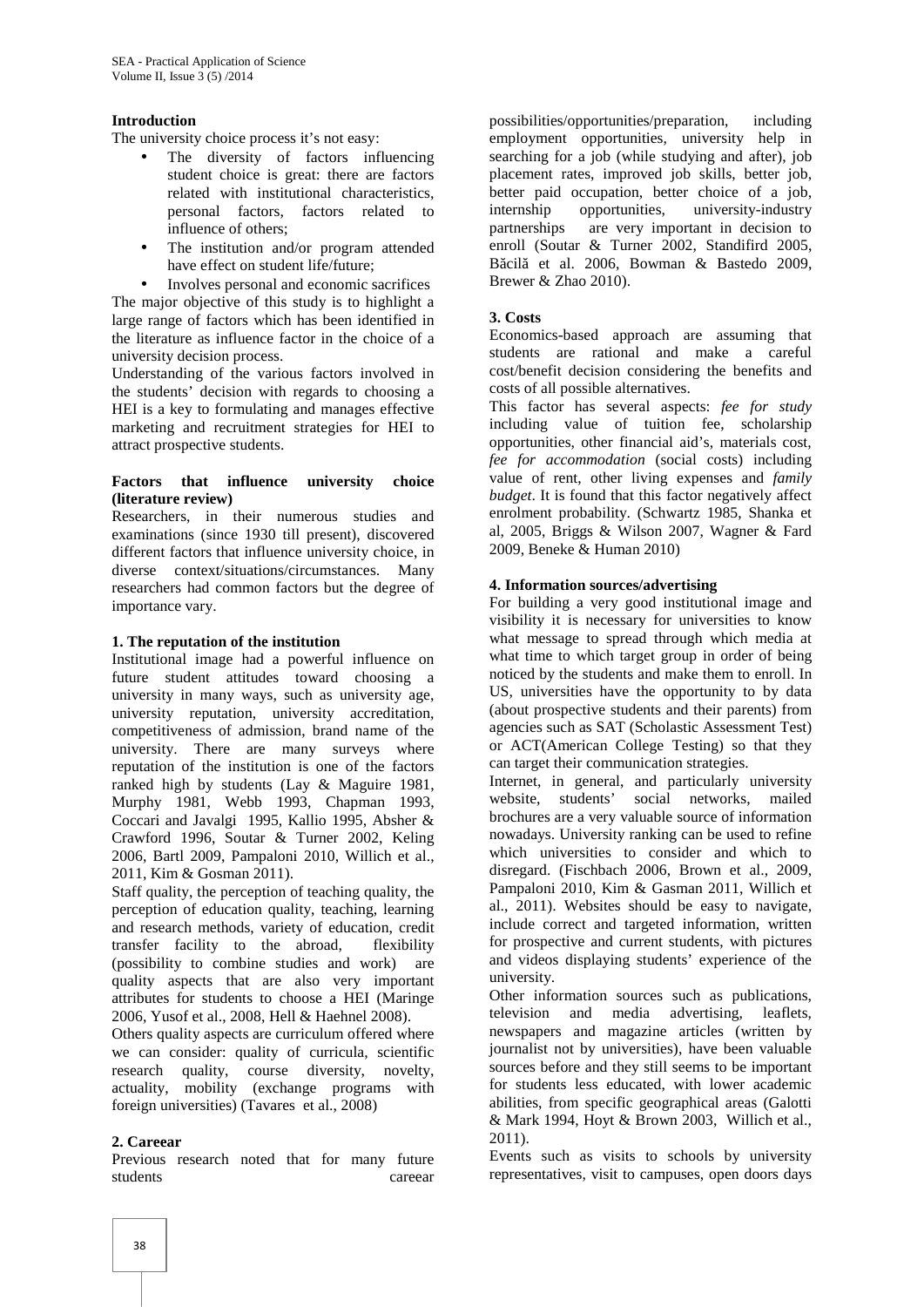were rated to be an extremely effective influence for prospective students. (Lay & Maguire 1981, Pampaloni 2010, Kim & Gasman 2011).

#### **5. Infrastructure**

The conducted surveys analyzing the influence of infrastructure when choosing a university, found the following factors related to infrastructure: classrooms, computer facilities, quality of library infrastructure (books, academic journals, IT, quiet learning zones, common learning zones (for group work)), use of technology (projector, printer, etc.) campus size, hostel facilities, canteen, university safety (Price et al., 2003, Veloutsou et al., 2004, Ritesh & Mitesh 2012). Among infrastructure related facilities can be consider other facilities such as: restaurants, beauty salons, commercial centers, fitness center located near university recommendations, co<br>campus, café, medical center, hotline number former professors, campus, café, medical center, hotline number available for students to book tickets.

#### **6. Location**

A range of research considered the location: the geographical location of the city, of the university, of the campus (living close to university), proximity to home as an important factor (not only as a cost but also as a quality) of student's choice of a university. (Webb 1993, Donnellan 2002, Shanka et al., 2005, Wagner & Fard 2009, Beneke & Human 2010).

This factor was found of highest importance to students who are first generation in their family, female, from working – class families. A near home location of the university gives them the emotional security of remaining close to family and friends. Students also prefer socially and culturally active big cities.

# **7. Social life**

From this factor point of view HEIs should aim their efforts on: the availability of a large range of sport programmes within the institution, opportunities for leisure, events organized by the university representatives, student associations/organizations, clubs and student groups, religious life, traditional events (annual festival for the students, special events, class traditions) (Donnellan 2002, Wiese et al. 2010, [39]).

# **8. Family**

Family members, their aspirations/expectation, parents educational level, family social backgrounds are items that can be taken into account for this factor, researchers considering that parents were key in encouraging their children to pursue higher education. The recommendations that come from family and friends have a strong influence on student perception (are consider "trustworthy"). Students with parents having higher

levels of education and income are more likely to attend HEI ( Pimpa 2005, Ceja 2006, Joshi et al. 2009). Pimpa (2005) identified that beside finance, family have other roles: information, persuasion, competition.

More and more students emphasize that their decision to choose a particular HEI was entirely their own thus indicating another influencing factor: personal factor, based on academic backgrounds, achievements, intrinsic interest in the field (Owie 2003).

## 9**. Opinion/ recommendation/advice of other people**

Prospective students, in addition to formal information sources, seek advice from other interpersonal sources: friends, sibling recommendations, counselors, career advisers, former/current university students, word of mouth (Murphy 1981, Shanka et al., 2005, Briggs & Wilson 2007).

Awareness and knowledge about a HEI (information gathered from other people) seems to influence students' choice indirectly. A better and more objective idea about student life in the university seems to be provide by the experience and views of former/current students (this can become ambassadors of their HEI and interacting with juniors).

## **Conclusion**

From this review of the literature, focused on process of decision-making by the students as they choose a place to study, numerous factors have been identified in this study: institutional reputation, educational offer, cost, employment opportunities, location, parents' and other influence.

# **Future research**

Future studies should focus on examining these factors descovering many aspects of students' decisons (pre and post decission to further their studies) that may or may not be pertinent for HEI, particulary for marketing stategies. Can be longitudinal or/and latitudinal study, to compare the students preferences, see changes over time/space, make considerations about changes in the future.

Indications of the importance of choice factors will enable HEI to use more efficiently their funds for recruitment/communication policies, to segment the student market more appropriately, to determine if there are differences (demographics, cultural, etc.) with regard to selection process (selection of choice factors), to offer other sevices (in adition to training) to differentiate from the competition (sport, social activities, etc.).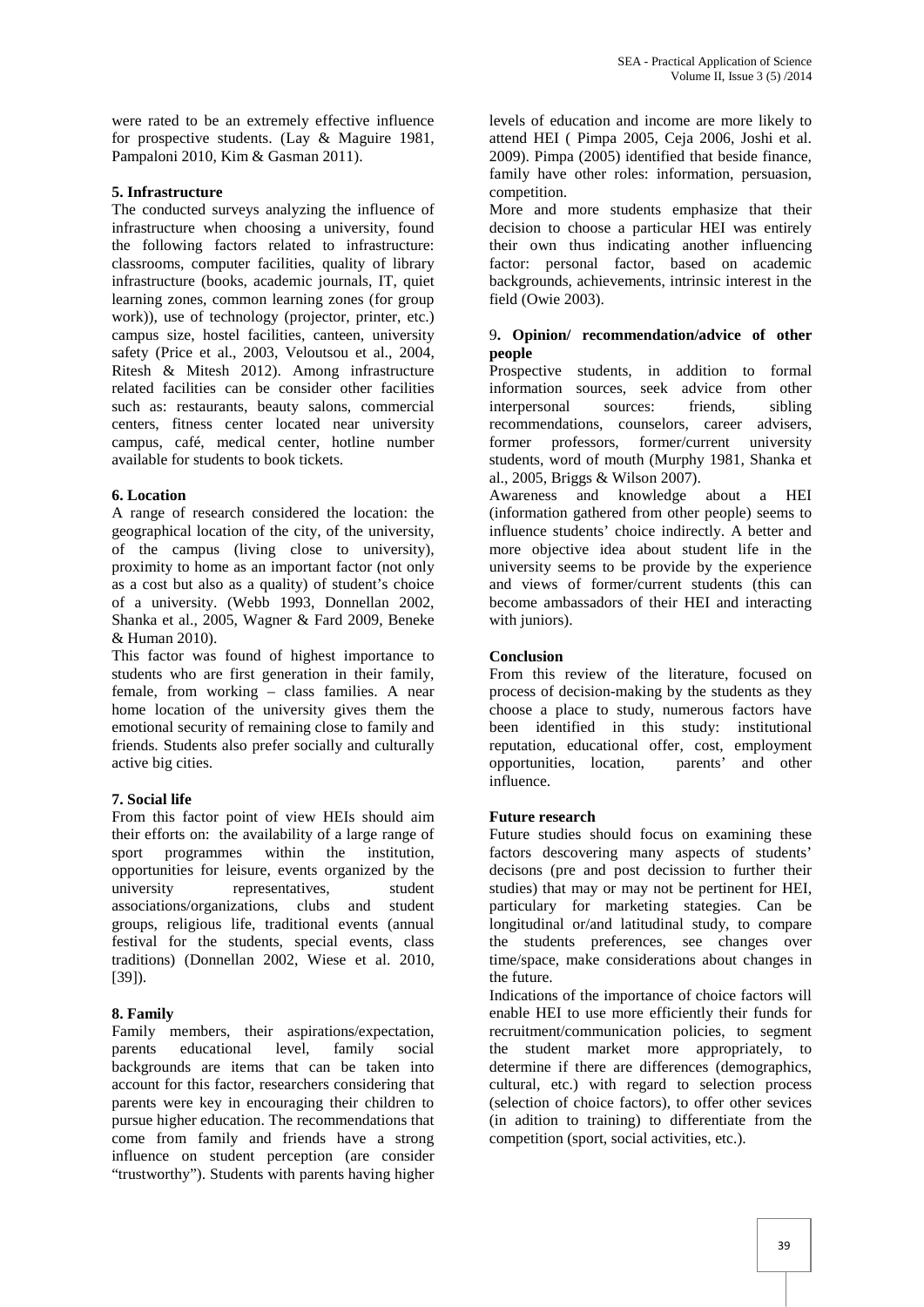#### **Aknowledgement**

This work was supported from the European Social Fund trough Sectorial Operational Programme Human Resources Development 2007-2013, project number POSDRU/159/1.5/S/134197, project title "Performance and excellence in Postdoctoral Research in Romanian Economics Science Domain".

# **Reference list –**

**Journal article**

- [1] Bartl, W. (2009). Ost-West-Unterschiede bei der Studien- und Hochschulwahl: Ergebnisse der Studienanfa¨ngerbefragung an der Martin- Luther-Universita¨t Halle-Wittenberg (MLU) im Wintersemester 2008/09
- [2] Absher, K. & Crawford, G. (1996). Marketing the community college starts with understanding students' perspectives. Community College Review, 23(4), 59-67
- [3] B cil, M.-F., Dorel, P. M. & Alexandra-Maria, T. 2006, 'Marketing research regarding faculty-choise criteria and information sources utilised', Management and Marketing, 4(1), 556-560
- [4] Beneke, J. and Human, G., 2010. Student recruitment marketing in South Africa–An exploratory study into the adoption of a relationship orientation. *African Journal of Business Management 4*(4), 435-447.
- [5] Bowman, N. and Bastedo, M., (2009). Getting on the Front Page: Organizational Reputation, Status Signals, and the Impact of U.S. News and World Report on Student Decisions. *Research in Higher Education* 50(5), 415
- [6] Brown, C., Varley, P., & Pal, J. (2009). University course selection and services marketing. *Marketing Intelligence & Planning*, 27(3), 310– 325
- [7] Brewer, A. and Zhao, J., (2010). The impact of a pathway college on reputation and brand awareness for its affiliated university in Sydney. *International Journal of Educational Management 24*(1), 34-47
- [8] Briggs, S. & Wilson, A. (2007). 'Which university? A study of the influence of cost and information factors on Scottish undergraduate choice', *Journal of Higher Education Policy and Management, 29*(1), 57-72
- [9] Ceja, M., (2006). Understanding the role of parents and siblings as Information sources in the college choice process of Chicana students. *Journal of College Student Development 47*(1), 87-104
- [10] Chapman, R. (1993). Non Simultaneous relative performance analysis: Meta-analysis from 80 collegechoice surveys with 55,276

respondents. *Journal of Marketing for Higher Education, 4* (1/2), 405-422

- [11] Coccari, R.; Javalgi, R. (1995). Analysis of students' needs in selecting a college or university in a changing environment. *Journal of Marketing for Higher Education,* 6(2), 27- 39
- [12] Donnellan, J. (2002). The impact of marketer controlled factors on college-choice decisions by students at a public research university, Dissertation submitted to the *Graduate School of the University of Massachusetts Amherst.* UMI number: 3039350
- [13] Fischbach, Ronald (2006). Assessing the Impact of University Open House Activities.*College Student Journal, 40*.(1), 227-34
- [14] Galotti, K.M., & Mark, M.C. (1994). How do High School students structure an important life decision? A short-term longitudinal study of the college decision-making process. *Research in Higher Education, 35*(5), 589 – 607
- [15] Hell, B., & Haehnel, C. (2008). Bewerbermarketing im tertia¨ren Bildungsbereich unter Beru¨cksichtigung des Entscheidungsverhaltens Studieninteressierter. *Beitra¨ge zur Hochschulforschung, 30*(2), 8 – 32.
- [16] Hoyt, J.E., & Brown, A.B. (2003). Marketing UVSC: How prospective students view the college. http://webprod1.uvu.edu/iri/pdfs/research/mar ketinguvscspring2003/collegechoice5.pdf
- [17] Kallio, R. (1995). Factors influencing the college choice decisions of graduate students. *Research in Higher Education, 36*(1), 109- 125
- [18] Joshi, P. V., Beck, K. A., & Nsiah, C. (2009). Student characteristics affecting the decision to enroll in a community college: Economic rationale and empirical evidence. Community College Journal of Research and Practice, 33(10), 805-822
- [19] Kim, J.K., & Gasman, M. (2011). In search of a "good college": Decisions and determinations behind Asian American students' college choice. *Journal of College Student Development, 52*(6), 706– 728
- [20] Keling, S. B. A. (2006). Institutional factors attracting students to Malaysian institutions of higher learning. International Review of Business Research Papers, 2(1), 46-64
- [21] Lay, R. & Maguire, J. (1981). Modeling the collegechoice: image and decision. *College and University*, 56, 113-126
- [22] Maringe, F. (2006). University and course choice - Implications for positioning, recruitment and marketing. *International*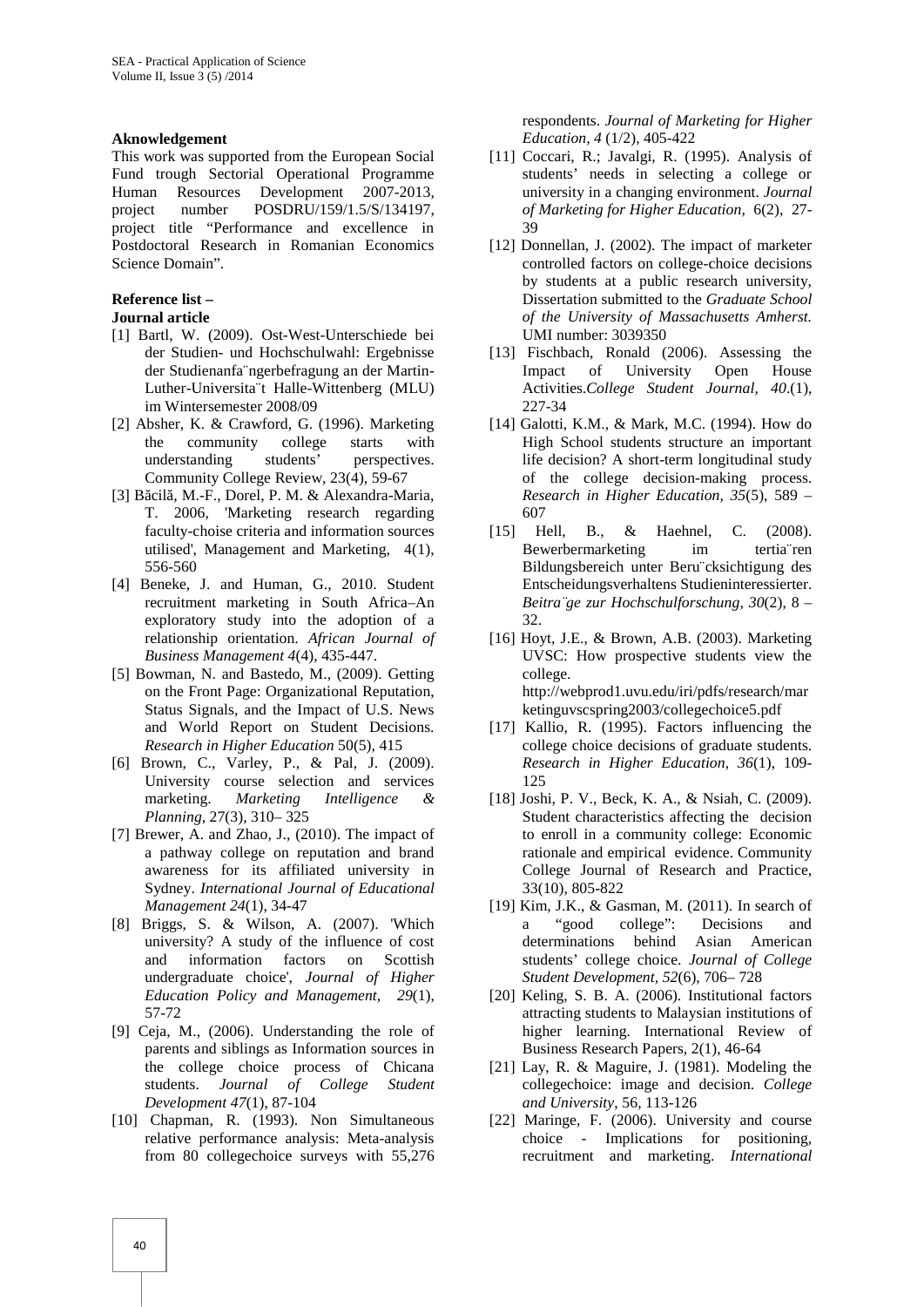*Journal of Educational Management, 20*(6), 466 –479

- [23] Murphy, P. (1981). Consumer buying roles in college choice: parents' and students' perceptions. *College and University*, 56(2), 140-150
- [24] Owie, I. (2003). Teaching, apriori or aposteriori decision: A preliminary analysis of effective impact, *African Journal of Studies in Education. 1*, 21-29
- [25] Pampaloni, A.M. (2010). The influence of organizational image on college selection: What students seek in institutions of higher education. *Journal of Marketing for Higher Education, 20*(1), 19 –48
- [26] Pimpa, N. (2005) A family affair: the effect of family on Thai students' choices of international education, *Higher Education: the International Journal of Higher Education and Educational Planning, 49*(4), 431-448
- [27] Price, I., Matzdorf, F., Smith, L. and Agahi, H. (2003). The impact of facilities on student choise of university. *Facilities, 21* (10), 212- 222
- [28] Ritesh P., Mitesh P., (2012). A study on perception and attitude of students regarding factors which they consider while making selection of institute in MBA programme in Gujarat state, *Journal of Arts, Science & Commerce*, III(1), 115-121
- [29] Schwartz, J. (1985). Student financial aid and the college enrollment decision: The effects of public and private grants and interest subsidies. Economics of Education Review, 4(2),129-144
- [30] Shanka, T.; Quintal, V.; Taylor, R. (2005). Factors Influencing International Students' Choice of an Education Destination - A Correspondence Analysis, *Journal of Marketing for Higher Education, 15*(2), 31 – 46
- [31] Soutar, G. and Turner, J. P. (2002). Students' preferences for university: a conjoint analysis. The *International Journal of Educational Management,16*( 1), 40-45
- [32] Standifird, S. S., (2005). Reputation Among Peer Academic Institutions: An Investigation of the US News and World Report's Rankings. *Corporate Reputation Review 8*(3), 233
- [33] Tavares, D., Tavares, O., Justino, E. & Amaral, A. (2008), 'Students' preferences and needs in Portuguese higher education', *European Journal of Education*, 43(1), 107- 122
- [34] Veloutsou, C., Lewis, J.W. and Paton, R. A. (2004). University selection: information requirements and importance. The International *Journal of Educational Management, 18* (3), 160–171
- [35] Yusof, M., Ahmad, S. N. B., Tajudin, M. & Ravindran, R. (2008). A study of factors influencing the selection of a higher education institution. *UNITAR e-journal, 4*(2), 27-40
- [36] Wagner, K. and Fard, P. Y., (2009). "Factors Influencing Malaysian Students' Intention to Study at a Higher Educational Institution." Chinese American Scholars Association, New York,

http://www.gcasa.com/PDF/malaysia/Wagner -Fard.pdf.

- [37] Webb, M. (1993). Variables influencing graduate business students' college selections, *C & U Feature*, 38-46
- [38] Wiese, M., Heerden, C.H., Jordan, Y., (2010) The role of demographics in students' selection of higher education institutions, *Acta Commercii*, 150-163
- [39]Wikipedia. Student life at the University of Pennsylvania, Retrieved from http://en.wikipedia.org/wiki/Student\_life\_at\_t he\_University\_of\_Pennsylvania#Multicultural \_Greek\_Council\_Chapters
- [40] Willich, J., Buck, D., Heine, C., & Sommer, D. (2011). Studienanfa nger im Wintersemester 2009/10: Wege zum Studium, Studien- und Hochschulwahl, Situation bei Studienbeginn *Hannover: HIS HochschulInformations-System GmbH*